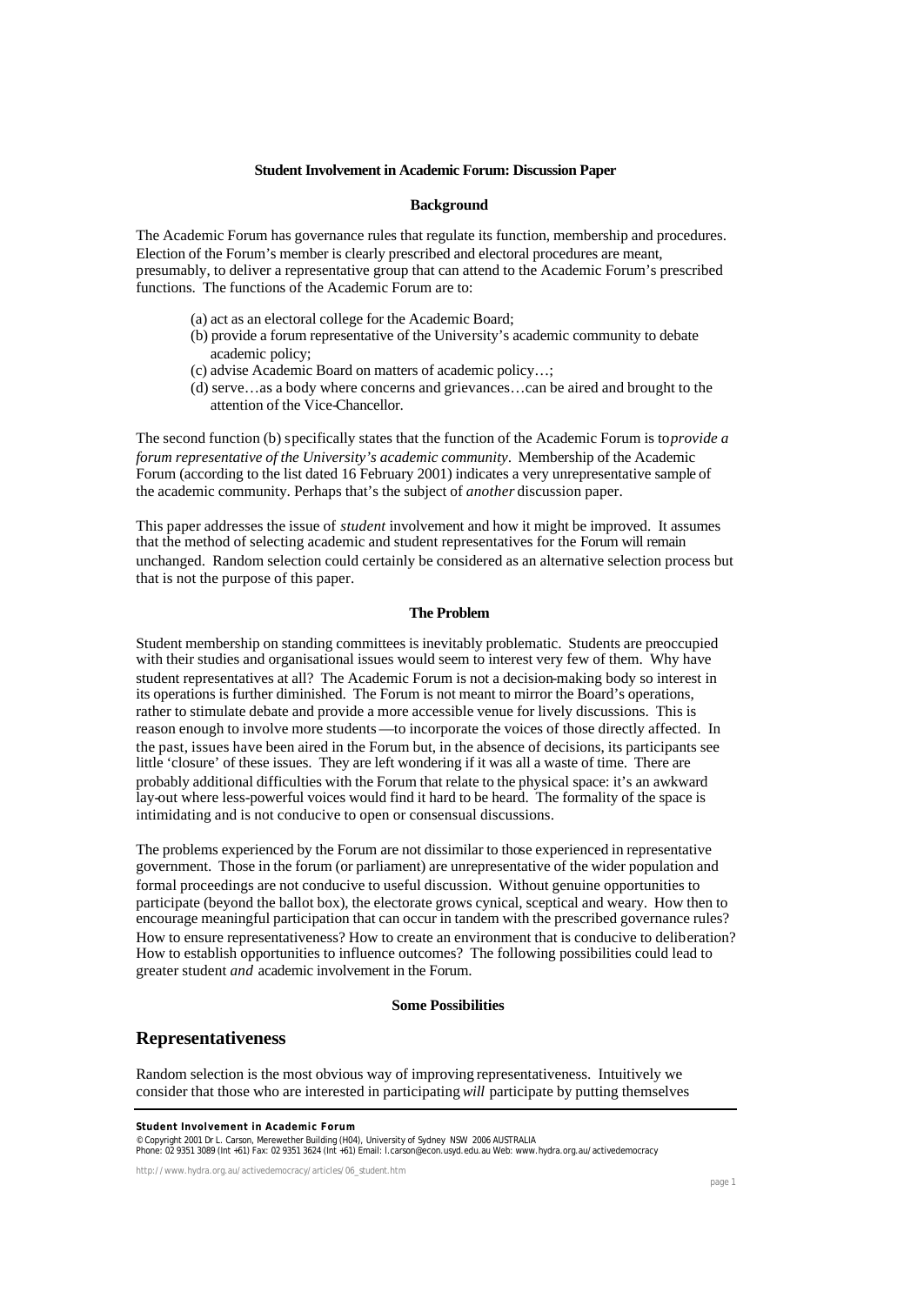forward. Instead self-selection (under the guise of election) leads to a situation in which the same group of people offer to serve. The remainder is not necessarily apathetic. When randomly selected, citizens show a surprising willingness to participate in the political process. This has been demonstrated recently when innovative methods of consultation have occurred. These methods include citizens' juries, deliberative polls, people's panels, consensus conferences and more familiar focus groups.

As is the case in the wider political context, these consultation methods could be used by those charged with a decision-making role to inform their decisions. The Academic Forum could promote its activities and encourage further involvement by convening a jury, panel or interactive poll on an issue of interest. Participants could be randomly selected from the student (and academic) body and invited to participate. The event can be open to observers and this will encourage further involvement from the wider University community.

# **Deliberative capacity**

These processes are highly interactive. A skilled, independent facilitator is appointed. Expert witnesses are called. The participants question the panel of experts and engage in discussion among themselves. The organisers make it clear how the recommendations will be used so that there are no false expectations. Participants inevitably are changed by the process: they learn a lot, they develop confidence in their personal views and they move beyond their own individual interests towards a consensus that is more mindful of the common good. Participants also develop greater respect for the organising body because of its willingness to consult and to be influenced by the outcomes. The reverse is also true: participants are angered by time ill-spent.

## **Influence**

The Chair of Academic Forum has indicated that he would like to see more follow up from Forum proceedings. When matters are discussed there is currently insufficient closure on the issues. Action plans would help to establish this need for closure, as would some ongoing reporting about the outcomes of any deliberations. Nothing makes a group more weary than the sense of futility that arises from talking, talking, talking—with no reported outcomes. Discussions are most energetic when linked to decisions.

In this vein, if innovative consultation methods were to be employed, it would be essential that they lead to specific outcomes. This should be an explicit, contractual arrangement between participants and organisers: a statement of intent about the way in which any recommendations will be used. The reputation of such methods is dependent upon the willingness of Academic Board to act on recommendations that emerge from a robust process that is genuinely reflective of the views of the wider University community.

## **Recommendation**

That Academic Forum considers the next issue of interest that comes before it as an opportunity to convene a jury, panel or interactive poll of the kind outlined here. Consideration should be given to ensuring representativeness, deliberative capacity and transparency of outcomes. Within the University context, with the rich diversity of talent available it is likely that skills and time would be available and may willingly be offered at no cost. Appropriate space and other facilities would need to be provided.

### **Further Information**

## References

Carson, L. and B. Martin (1999). Random Selection in Politics. Westport, CT, Praeger Publishers.

© Copyright 2001 Dr L. Carson, Merewether Building (H04), University of Sydney NSW 2006 AUSTRALIA<br>Phone: 02 9351 3089 (Int +61) Fax: 02 9351 3624 (Int +61) Email: I.carson@econ.usyd.edu.au Web: www.hydra.org.au/activedemoc

http://www.hydra.org.au/activedemocracy/articles/06\_student.htm

**Student Involvement in Academic Forum**